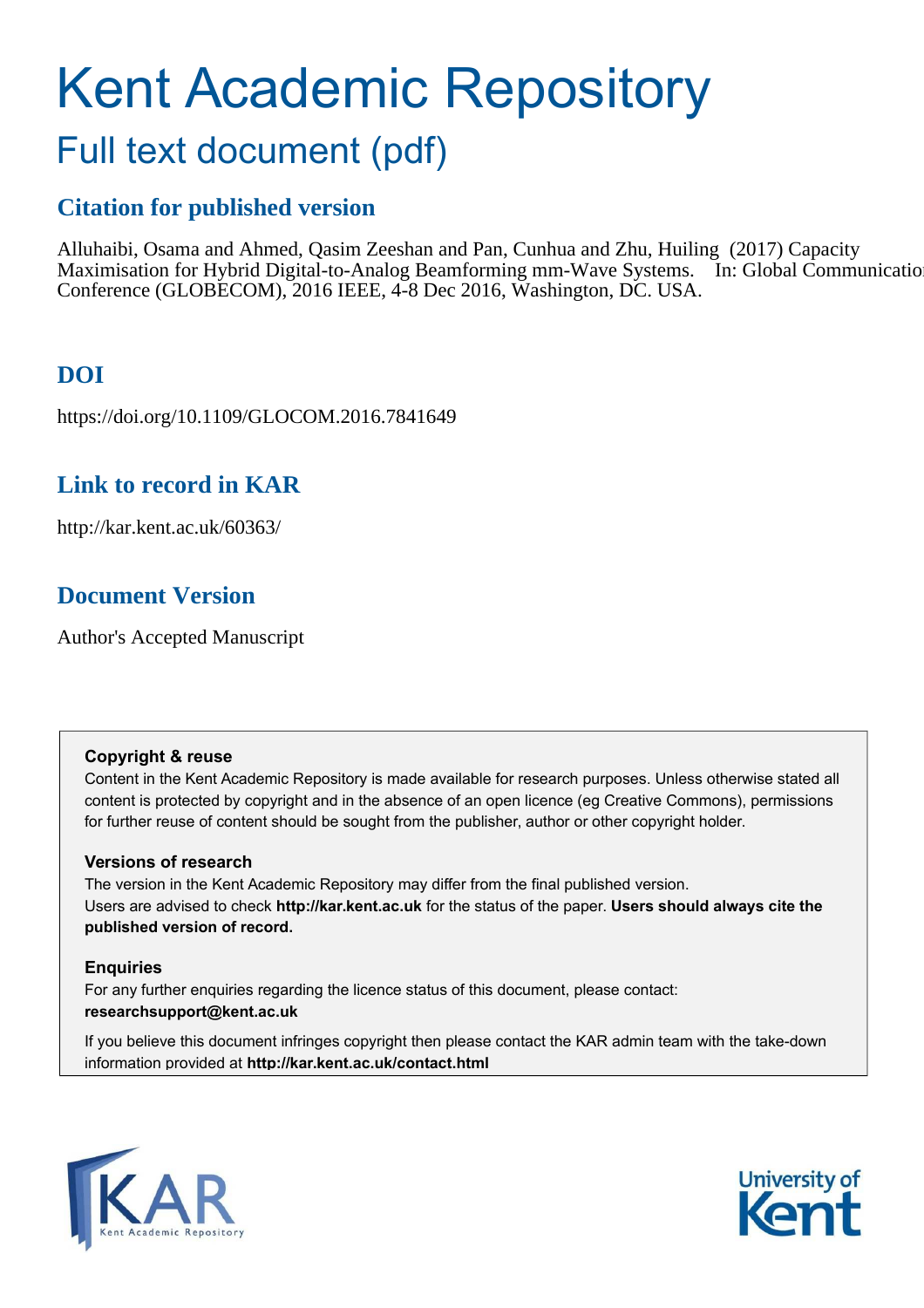# Capacity Maximisation for Hybrid Digital-to-Analog Beamforming mm-Wave Systems

Osama Alluhaibi, Qasim Zeeshan Ahmed, Cunhua Pan, and Huiling Zhu School of Engineering and Digital Arts, University of Kent, Canterbury, CT2 7NT, United Kingdom.

Email: {oa274, q.ahmed, c.pan, h.Zhu}@kent.ac.uk,

*Abstract***—Millimetre waves (mm-Waves) with massive multiple input and multiple output (MIMO) have the potential to fulfill fifth generation (**5**G) traffic demands. In this paper, a hybrid digital-to-analog (D-A) precoding system is investigated and a particle swarm optimisation (PSO) based joint D-A precoding optimisation algorithm is proposed. This algorithm maximises the capacity of the hybrid D-A mm-Wave massive MIMO system. The proposed algorithm is compared with three known hybrid D-A precoding algorithms. The analytical and simulation results show that the proposed algorithm achieves higher capacity than the existing hybrid D-A precoding algorithms.**

*Index Terms***—Beamforming, hybrid beamforming, optimisation, particle swarm optimisation (PSO), Millimetre wave.**

#### I. INTRODUCTION

Mobile networks have been growing exponentially, leading to a scarcity of bandwidth. Recent studies anticipated that the global mobile data traffic will reach a 66% annual growth rate in the next five years [1]. Recently, it is shown that millimetre-wave (mm-Wave), operating in the  $(30 - 300)$  GHz spectrum, offers a promising approach for meeting this demand by providing a larger bandwidth [1]. A reasonable short wavelength of this band enables packing a large number of antennas in the same physical space [2]. Therefore, the feasibility of implementing a massive multiple input and multiple output (MIMO) in a small aperture area is possible [3]. In a fully-digital beamforming (BF) solutions the number of radio frequency (RF) chains is equivalent to the number of transmit antennas which increase the computation complexity and power consumption of the system [3, 4]. Therefore, fully-digital BF cannot be directly applied to mm-Wave massive MIMO system, due to the fact that a large number of RF chains are required.

A simpler approach will be to use either an analog precoder system or a hybrid digital-to-analog (D-A) precoding system, where the number of RF chains is less than the number of transmitting antennas [4–11]. A fully-antenna array was used for the hybrid D-A precoding, where each RF chain was connected to all the transmit antennas [5, 6]. Nonetheless, the fully-antenna array has limitations as  $a$ ) it involves higher complexity at the analog precoder  $[5, 9]$  and b) more energy is consumed since the number of phase shifters scales linearly with the number of RF chains and antennas [12]. A sub-antenna array structure for the hybrid D-A precoding was proposed, where each RF chain was connected to a specific sub-antenna array [7–11]. Therefore, in this case, the phase shifters are independent of the number of RF chains. Substantially, the sub-antenna array structure for the hybrid D-A precoding can reduce the computation complexity and power consumption of the system as compared to the fullyantenna array.

Precoding for the hybrid D-A BF system has already been proposed in [5–11]. An iterative algorithm was proposed in [4], where the analog precoder was optimised to improve the capacity of the mm-Wave system. However, the capacity achieved by [4] is much lower than the capacity of the hybrid D-A precoding system as shown in [9]. The digital precoder is fixed to an identity matrix while the analog precoder is exactly the normalised conjugate transpose of the channel as proposed in [7, 8, 10, 11]. However, in this case, the precoders have not been designed jointly. Recently, a joint analog and digital precoders have been investigated, where an iterative algorithm for the hybrid D-A precoding by utilizing the idea of a singular value decomposition (SVD) is proposed in [9]. SVD algorithm is known for its higher complexity as it requires matrix inversion [13]. The scheme in [9], optimised every RF chain successively, however, the complexity of this method is very high [13]. Therefore, in this paper, a particle swarm optimisation (PSO) algorithm is proposed to design the hybrid D-A precoding jointly. PSO is an evolutionary approach, which refines the estimates through a group of agents searching the solution space and finding the global or near an optimum solution after several iterations [14]. In this contribution, the reasons for choosing PSO is: firstly, this algorithm requires minimal tuning parameters, thereby, can be implemented in real-time applications. Secondly, PSO only requires the costfunction and does not require any differentiation, matrix inversion, resulting in reduced complexity [15]. Therefore, it can be implemented adaptively, thereby, decreasing the complexity of the system. Our simulation results, show that PSO outperforms the existing algorithms in [4, 7, 8, 10, 11]. Furthermore, the results illustrate that the proposed scheme scales easily with the increased number of RF chains and transmit antennas. Finally, the computational complexity of PSO is much lower than the SVD-based hybrid D-A precoding algorithm while the iterative analog precoder has a lower complexity.

**Notation**: Bold uppercase letters  $X$ , and lowercase letters,  $x$ , denote matrices and vectors, respectively. Transposition and conjugate transposition of a matrix are respectively denoted by  $(\cdot)^T$  and  $(\cdot)^H$ . | | and || ||<sub>F</sub> denote the determinant and Frobenius norm of a matrix, respectively, ∣∣.∣∣ denotes the norm of a vector. The diagonal matrix is denoted as diag(.), and the operator vec(.) maps the  $P \times X$  matrix to a  $PX$  vector. Finally,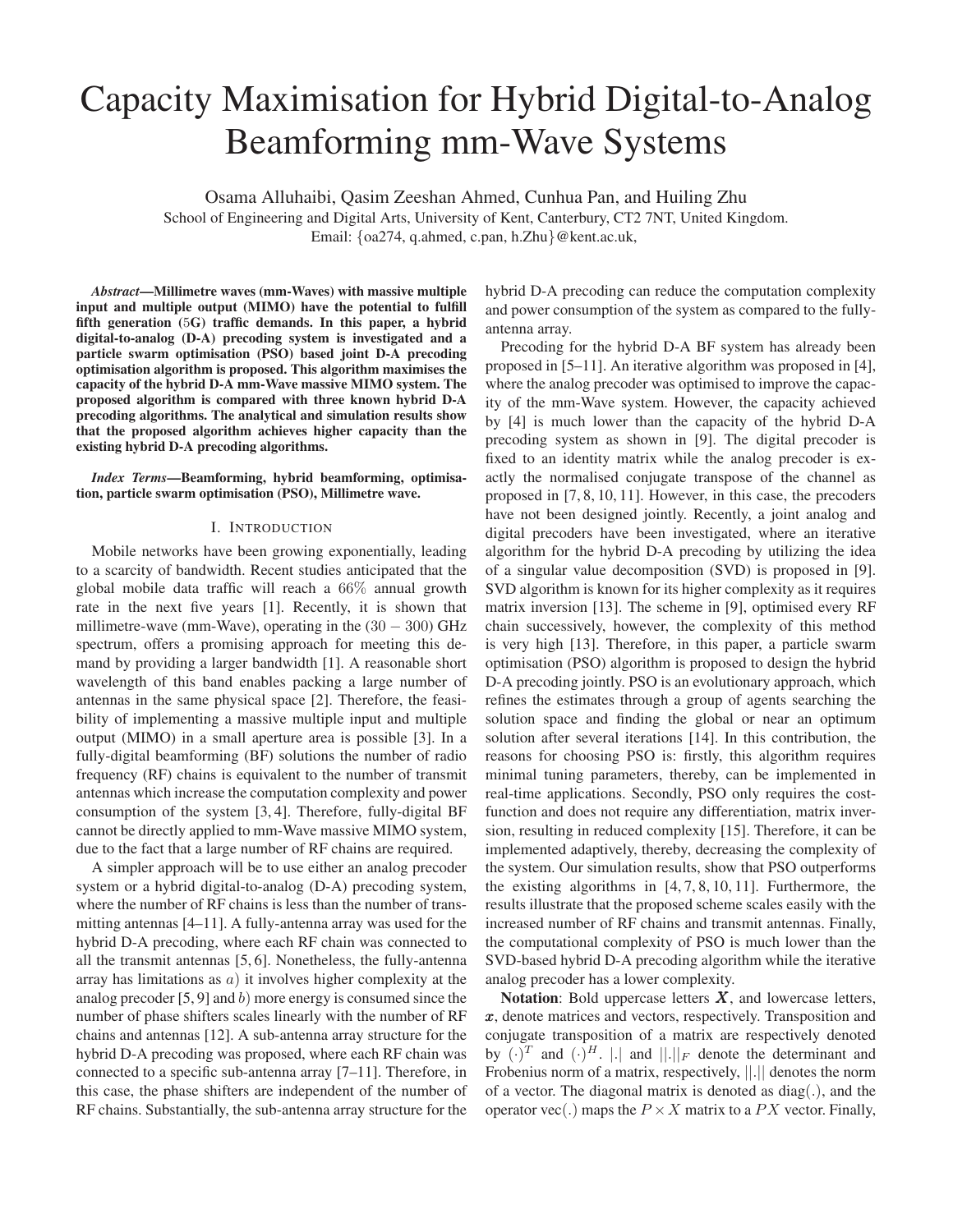$\mathbb C$  denote as a complex number, while  $\sqrt{\cdot}$  is a square root of a number and ∪ is denoted as union of event.

#### II. SYSTEM MODEL

The block diagram of the downlink mm-Wave massive MIMO system for a hybrid D-A BF is shown in Fig. 1. A digital precoder represented as  $\mathbf{D} = \text{diag}[d_1, d_2, \cdots, d_N],$ where  $d_n \in \mathbb{C}$  for  $n = 1, 2, \cdots, N$  [9]. Due to the fact  $s_n(t)$ that  $D$  is a diagonal matrix, the inter-symbol interference does not exist [7].  $N$  data symbols are precoded by  $D$  and after that, symbol  $d_n$  passes through the n-th RF chain. The digital domain signal from one RF chain is fed to  $M$  transmit antennas to perform analog precoding. The analog precoder vector is denoted by  $\bar{a}_n \in \mathbb{C}^{\bar{M} \times 1}$ , where all the elements of  $\bar{a}_n$  have the same amplitude  $1/\sqrt{M}$  but different phase shifts [9]. Finally, every data symbol is transmitted by the sub-antenna array of  $M$ antennas.

#### *A. Channel Model*

Rayleigh fading or multipath Rayliegh fading has been adopted into microwave radio channel [16–29]. Mm-Wave channel will no longer follow the low frequencies conventional Rayleigh fading due to the limited number of scatters [9]. Therefore, in this paper geometric 3−dimensional (3D) Saleh-Valenzuela (SV) channel model is used as mentioned in [9, 30– 32]. Channel model for the  $n$ -th RF chain is represented as

$$
\bar{\boldsymbol{h}}_n = \sqrt{\frac{NM}{L}} \sum_{l=1}^L \left( h_{n,m}^{3D} \boldsymbol{s} \boldsymbol{v}_r(\theta_l^r, \phi_l^r) \boldsymbol{s} \boldsymbol{v}_t^H(\theta_l^t, \phi_l^t) \right), (1)
$$

where  $\bar{h}_n \in \mathbb{C}^{1 \times M}$ , L is the number of multipaths [9]. The 3D BF gain for every transmitter (Tx) antenna element  $h_{n,m}^{3D}$ is given in (2).  $\theta_l^t(\phi_l^t)$  and  $\theta_l^r(\phi_l^r)$  incorporates the zenith (azimuth) direction of departure and arrival (AOD,AOA), respectively. The steering vector  $s v_i$  in (1) where  $i \in [r, t]$ , is given by  $[5, 30]$ 

$$
\boldsymbol{sv}_i(\theta_t^i, \phi_t^i) = \text{vec}[\boldsymbol{sv}_{i_x}(\Psi) \boldsymbol{sv}_{i_y}^T(\Phi)], \quad i \in [r, t]
$$
 (3)

where

$$
sv_{i_x}(\Psi) = \frac{1}{\sqrt{M_x}} \left[ 1, e^{j\Psi}, \cdots, e^{j(M_x-1)\Psi} \right]^T, \quad (4)
$$

$$
\boldsymbol{s}\boldsymbol{v}_{i_y}(\boldsymbol{\Phi}) = \frac{1}{\sqrt{M_y}} \left[ 1, e^{j\boldsymbol{\Phi}} \cdots, e^{j(M_y-1)\boldsymbol{\Phi}} \right]^T. \tag{5}
$$

As the uniform planar antenna (UPA) structure is a preferred choice for 3D channel, we adopted a  $M = M_x \times M_y$  structure antennas, where  $M_x$  represents the x-axis while  $M_y$  represents the y-axis. The steering vectors  $sv_{i_x}$ ,  $sv_{i_y}$  represent the x-axis and y-axis respectively. The values of  $\Psi$  and  $\Phi$  are calculated as



Figure 1. Block diagram of a Hybrid D-A BF mm-Wave Transmitter System.

$$
\Psi = -2\pi\lambda^{-1}u_x\sin(\theta_l^i)\cos(\phi_l^i), \quad i \in [r, t]
$$
 (6)

$$
\Phi = -2\pi \lambda^{-1} u_y \sin(\theta_l^i) \sin(\phi_l^i), \quad i \in [r, t] \tag{7}
$$

where  $u_x$  and  $u_y$  is the inter-element distance in the x and y-axis, respectively. In (2),  $P_m$  is the power of the m-th Tx antenna, and is calculated assuming a single slope exponential power delay profile by [30].  $F_{Rx,Z}$  and  $F_{Rx,A}$  are the receiver (Rx) beam pattern for the zenith (Z) and azimuth (A) polarizations.  $\vartheta_l$  and  $\varphi_l$  are the zenith and azimuth AoA, respectively.  $F_{Tx,n,Z}$  and  $F_{Tx,n,A}$  are the Tx beam pattern for the *n*-th RF chain and  $\theta_{l,m}$  and  $\phi_{l,m}$  are the zenith and azimuth AoD, respectively.  $\phi_l^{ZZ}, \phi_l^{ZA}, \phi_l^{AZ}, \phi_l^{AA}$  are the initial random phases for zenith (ZZ), cross (ZA, AZ), and azimuth polarizations (AA) for the  $l$  tap.  $\kappa_m$  is the intra-cluster Rician  $K$ -factor associated with the  $m$ -th Tx antenna cluster [30].

#### *B. Received Signal of Hybrid D-A BF System*

The received signal for all  $N$  data symbols  $y$  $[y_1, y_2, \cdots, y_N]^T$ , is expressed as

$$
y = HADs + n = HGs + n,\tag{8}
$$

where  $\bm{H} = [\bm{h}_1, \bm{h}_2, \cdots, \bm{h}_N]$   $\in$   $\mathbb{C}^{N \times NM}$ ,  $h_n=[0_{1\times M(n-1)}, \bar{h}_n, 0_{1\times M(N-n)}] \in \mathbb{C}^{1\times NM}$ , and  $\bar{h}_n$  is given in (1). The analog precoder  $\boldsymbol{A}$  is represented as

$$
A = \begin{bmatrix} \bar{a}_1 & 0 & \cdots & 0 \\ 0 & \bar{a}_2 & \vdots & 0 \\ \vdots & \vdots & \ddots & \vdots \\ 0 & 0 & \vdots & \bar{a}_N \end{bmatrix} \tag{9}
$$

where  $\mathbf{A} = \text{diag}[\bar{a}_1, \cdots, \bar{a}_N] = [\mathbf{a}_1, \mathbf{a}_2, \cdots, \mathbf{a}_N],$ <br>  $\mathbf{a}_n = [\mathbf{0}_{1 \times M(n-1)}; \bar{\mathbf{a}}_n; \mathbf{0}_{1 \times M(N-n)}] \in \mathbb{C}^{NM \times 1}$ . N data  $\boldsymbol{a}_n = [\mathbf{0}_{1 \times M(n-1)}; \bar{\boldsymbol{a}}_n; \mathbf{0}_{1 \times M(N-n)}] \in \mathbb{C}^{NM \times 1}$ . N data symbols are represented as  $\mathbf{s} = [s_1, s_2, \cdots, s_N]^T$ , and **, where**  $n<sub>n</sub>$  **is the complex Gaussian random** variable with zero means and a variance of  $\sigma^2$ .  $\mathbf{G} = \mathbf{A}\mathbf{D}$ , represents the joint hybrid precoding matrix of size  $(NM \times N)$ .

$$
h_{n,m}^{3D} = \sqrt{P_m} \sum_{l=1}^{L} \begin{bmatrix} F_{Rx,Z}(\varphi_l, \vartheta_l) \\ F_{Rx,A}(\varphi_l, \vartheta_l) \end{bmatrix}^T \begin{bmatrix} e^{j\phi_l^{ZZ}} & \sqrt{\kappa_m^{-1}} e^{j\phi_l^{ZA}} \\ \sqrt{\kappa_m^{-1}} e^{j\phi_l^{AZ}} & e^{j\phi_l^{AA}} \end{bmatrix} \begin{bmatrix} F_{Tx,n,Z}(\theta_{l,m}, \varphi_{l,m}) \\ F_{Tx,n,A}(\theta_{l,m}, \varphi_{l,m}) \end{bmatrix}
$$
(2)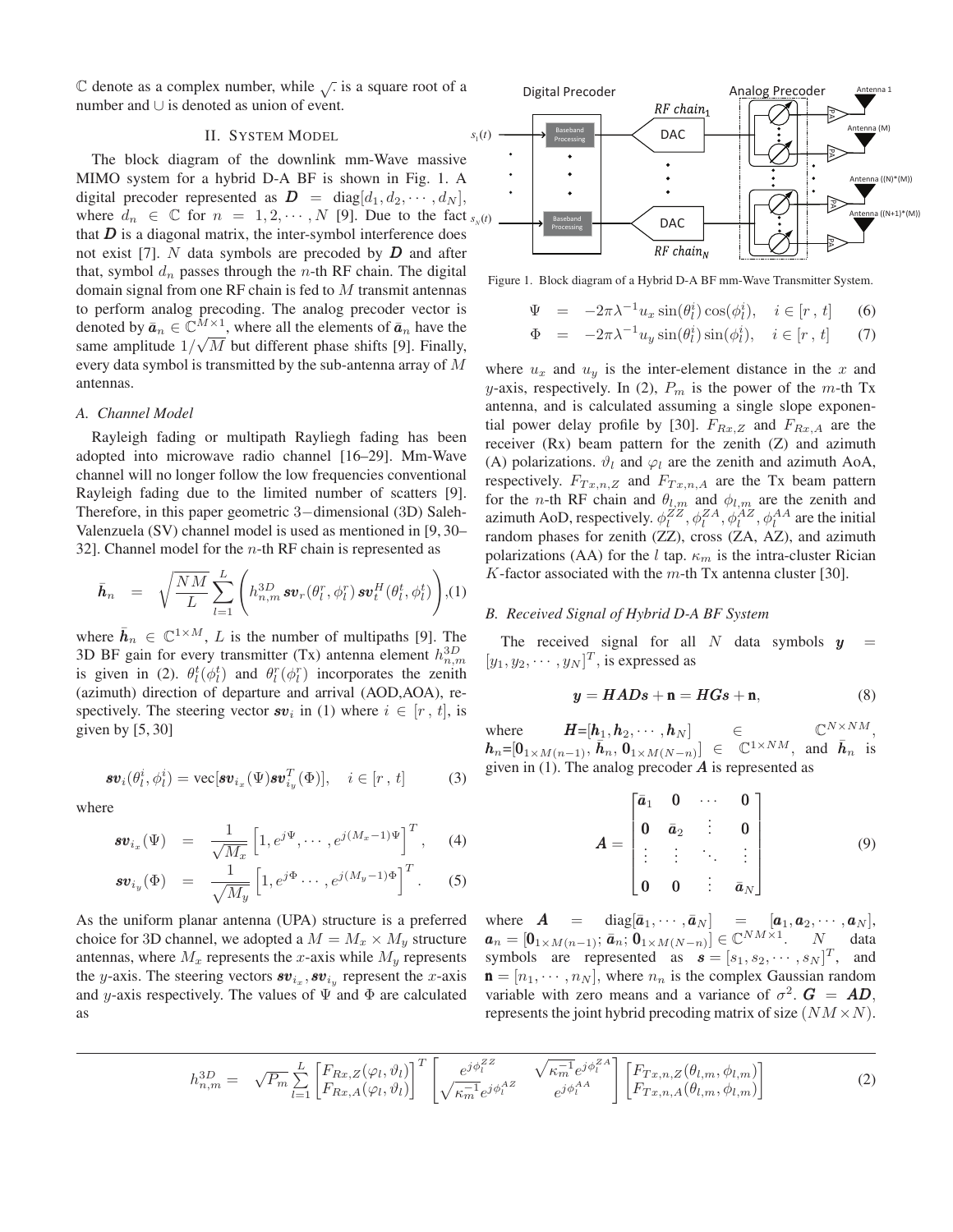In order to achieve the maximum capacity of the system, an appropriate  $G$  has to be found which is calculated as

$$
C(\boldsymbol{G}^*) = \underset{\boldsymbol{G} \in \ \text{C1}, \text{C2}}{\text{argmax}} \quad \log_2\left(\left|\boldsymbol{I}_N + \frac{\boldsymbol{H}\boldsymbol{G}\boldsymbol{G}^H\boldsymbol{H}^H}{\sigma^2}\right|\right), \quad (10)
$$

where  $I_N$  is an identity matrix with a dimension of N. The optimisation problem in (10) is a  $(NM \times N)$  matrix optimisation problem which is quite difficult to solve [5, 9]. Similar to [4, 5, 9] as  $\boldsymbol{G}$  is a precoder matrix it cannot be chosen freely and has to satisfy the following constraints:

**C**1: The Frobenius norm of **G** should satisfy  $||G||_F^2 \leq N$  to meet the total transmit power constraint.

C2: As  $\overline{D}$  is a diagonal matrix, and the amplitude of the analog precoding  $\bar{a}_n$  of each RF chain is fixed to  $1/\sqrt{M}$ . Therefore, for each non-zero elements of  $G$ , the amplitude should be equal.

#### III. PRECODER DESIGN FOR HYBRID D-A BF SYSTEM

In this section, we discuss the design of the hybrid D-A precoding, where analog and digital precoders are jointly designed. As RF chains do not cause inter RF interference,  $G = [g_1, g_2, \cdots, g_N]$  can be designed as a block matrix where  $\mathbf{g}_n = [\mathbf{0}_{1 \times M(n-1)}; \bar{\mathbf{g}}_n; \mathbf{0}_{1 \times M(N-n)}] \in \mathbb{C}^{NM \times 1}$ , the matrix optimisation problem can now be solved as a  $N$  independent vectors optimisation problem. The advantages are:  $a$ ) it allows us to apply our scheme for every RF chain independently and  $b$ ) the result of  $HG$  becomes exactly a diagonal matrix with equal elements and the upper bound is achieved in the capacity.

The capacity of the system is given as

$$
C(\bar{\boldsymbol{g}}_1, \bar{\boldsymbol{g}}_2, \cdots, \bar{\boldsymbol{g}}_N) = \sum_{n=1}^N \log_2 \left( 1 + \frac{\bar{\boldsymbol{h}}_n \bar{\boldsymbol{g}}_n \bar{\boldsymbol{g}}_n^H \bar{\boldsymbol{h}}_n^H}{\sigma^2} \right). \quad (11)
$$

Undoubtedly, the design of  $G$  will makes the optimisation problem much easier to solve. Furthermore, each RF chain is now independently resolved and can be designed to maximise its capacity. These algorithms are independent to one another and they will be initialised simultaneously. The  $n$ -th RF chain is optimised by designing the precoding vector  $\bar{g}_n$  as

$$
C_n(\bar{\boldsymbol{g}}_n) = \underset{\bar{\boldsymbol{g}}_n \in \text{Cl}, \text{Cl}}{\text{argmax}} \quad \log_2 \left( 1 + \frac{\bar{\boldsymbol{h}}_n \bar{\boldsymbol{g}}_n \bar{\boldsymbol{g}}_n^H \bar{\boldsymbol{h}}_n^H}{\sigma^2} \right). \tag{12}
$$

#### *A. Particle Swarm Optimisation*

PSO is a stochastic optimisation technique and details can be found in [14, 15] and the references therein. PSO algorithm is an optimisation strategy which became popular due to the fact that it is simple to implement, and quickly convergence to the desired solution [15]. It is robust against local minimas which make it appealing for real-time applications [14]. The coordinates of an agent represent the solution to the problem. Furthermore, in each iteration of PSO, velocity of each agent is adjusted towards the best location and toward the best agent. Following steps are involved to find the solution for each RF chain:

#### For the *n*-th RF chain

**Initialisation.** For this problem  $\bar{g}_n$  needs to be optimised which

is a  $M \times 1$  dimensional vector. Initialise P agents with random positions  $\bar{\bm{g}}_1(0), \bar{\bm{g}}_2(0), \cdots, \bar{\bm{g}}_p(0)$ . All positions are normalised to ensure that power of  $n$ -th RF chain is 1. The position of the agent is used to evaluate (12) and the position of the agent which maximises (12) is denoted as  $f_{\text{best}}$ . After that, the velocity of all the agents is randomly initialised. The  $p$ -th agent velocity is represented as  $v_p$ . After initialisation, the following iterative process is performed.

**Step 1.** Update the velocity  $v_p$  and position  $\bar{g}_p$  of p-th agent

$$
\begin{array}{rcl}\n\boldsymbol{v}_p(i+1) & = & \boldsymbol{v}_p(i) + c_1 \bar{\boldsymbol{w}}_1 \odot \left( \bar{\boldsymbol{g}}_{\text{best}}(i) - \bar{\boldsymbol{g}}_p(i) \right) \\
& + & c_2 \bar{\boldsymbol{w}}_2 \odot \left( \boldsymbol{f}_{\text{best}} - \bar{\boldsymbol{g}}_p(i) \right),\n\end{array} \tag{13}
$$

$$
\bar{\boldsymbol{g}}_p(i+1) = \bar{\boldsymbol{g}}_p(i) + \boldsymbol{v}_p(i+1), \tag{14}
$$

where  $\bar{\mathbf{w}}_1, \bar{\mathbf{w}}_2$  are uniformly distributed random numbers. The element-wise multiplication is denoted by  $\odot$ ,  $c_1$  and  $c_2$  are positive acceleration coefficients. In the first iteration  $\bar{\boldsymbol{g}}_{\text{best}} =$  $\bar{\boldsymbol{g}}_p$ . After that, each agent keeps track of its own best position, which is associated with achieving the maximum value in (12). Once the position of the  $p$ -th agent is updated, its fitness  $C_n(\bar{\mathbf{g}}_p(i+1))$  is evaluated. If the updated fitness of the agent is more than the previous best-fitness of the agent, then  $\bar{\boldsymbol{g}}_{\mathrm{best}}(i) = \bar{\boldsymbol{g}}_p(i+1).$ 

**Step 2.** Finally, we compare the fitness of all the  $P$  agents and the agent which maximises (12) is compared with previous  $f_{\text{best}}$  and the one which maximised (12) becomes the global best agent  $f_{\text{best}}$ .

**Step 3.** Repeat step-1 and step-2 until the number of iterations are complete. Now,  $f_{\text{best}} = \bar{g}_n$ .

#### End for *n*-th RF chain

Note that,  $\bar{\boldsymbol{g}}_n = d_n \bar{\boldsymbol{a}}_n$  for all the sub-antenna array and the optimal solution  $\bar{g}_n$  have a similar form. After obtaining the precoder vector  $\bar{g}_n$  for the *n*-th RF chain, the same algorithm is applied to other chains. Penultimately, it is worth mentioning here that as the RF chains are independent,  $N$  independent PSO algorithms are required. After optimising the last RF chain, the optimal digital, analog, and joint hybrid precoding matrices  $D, A$ , and  $G$  are obtained.

#### **Output**

 $\boldsymbol{G} = \text{diag}[\bar{\boldsymbol{g}}_1, \bar{\boldsymbol{g}}_2, \cdots, \bar{\boldsymbol{g}}_N],$  $\bm{A}=\text{diag}[\bar{\bm{a}}_1,\bar{\bm{a}}_2,\cdots,\bar{\bm{a}}_N],$  $\boldsymbol{D} = \text{diag}[d_1, d_2, \cdots, d_N].$ 

Finally, as each RF chain has equivalent power of 1, therefore, the total transmit power constraint as mentioned in (**C1**) is satisfied

$$
||G||_F^2 = ||\text{diag}\{\bar{g}_1, \cdots, \bar{g}_N\}||_F^2 \le N. \tag{15}
$$

In addition, all non-zero emlents of  $\bar{a}_n$  have fixed amplitude which makes (**C2**) satisfied.

#### IV. SIMULATION RESULTS

In this section, to validate the performance of our proposed algorithms, capacity performance per time slot versus the signal-to-noise-ratio (SNR =  $1/\sigma^2$ ) per antenna element is compared when using different algorithms. The first algorithm employs analog precoder [4]. The second algorithm, named a as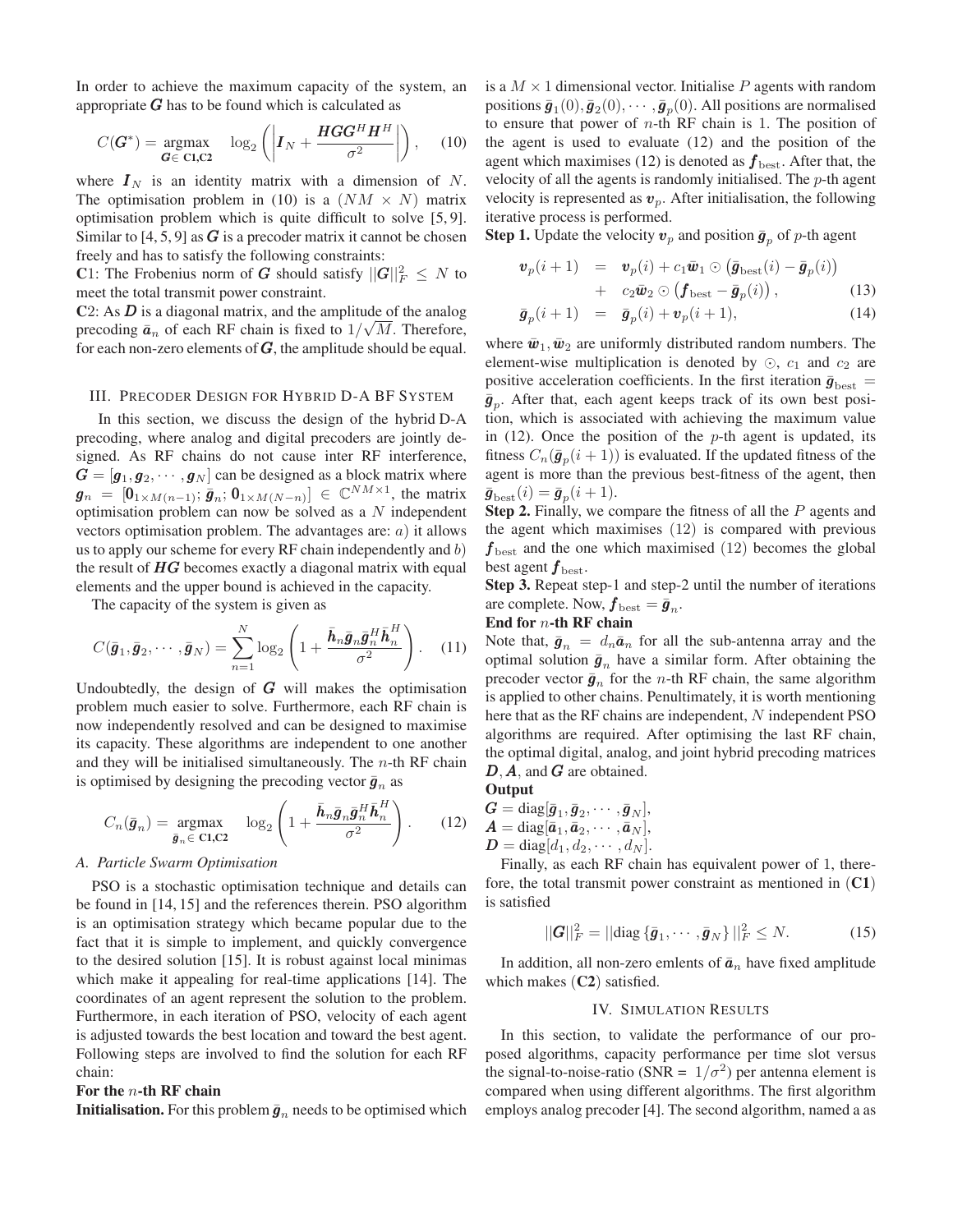

Figure 2. Learning curve of a mm-Wave communication system with respect to different agents when SNR is fixed to 5 dB.

hybrid D-A precoding based on analog precoder  $\boldsymbol{A}$ , is exactly the normalised conjugate transpose of  $H$ , while the digital precoder matrix  $D = I$  is an identity matrix is implemented [7, 8, 10, 11]. The third algorithm, a hybrid D-A precoding based on SVD method, which has been proposed in [9] is considered. Finally, an optimal unconstrained hybrid D-A precoding proposed in [9] is implemented based on the sub-antenna array architecture as a benchmark. Furthermore, different RF chains have also been implemented and multi-beampattern have been plotted. The channels are generated according to the channel model (1). The number of channel paths is set to  $L = 3$ . The transmitter antenna array is assumed as UPA with antenna spacing  $u_q = \frac{\lambda}{2}$ ,  $q \in [x, y]$ . The AoAs and AoDs are taken independently from the uniform distribution within  $[0, 2\pi]$ .

Fig. 2 shows the learning curves of the PSO based algorithm with a different number of agents at SNR = 5 dB. The capacity achieved is averaged over 10, 000 independent realizations of the channel. It is be observed from Fig. 2 that by increasing the number of agents, the algorithm converges faster and achieved higher capacity value. However, the higher number of agents requires more complexity as more agents have to be initialised and more calculations have to be carried out. From Fig. 2, it can be observed that the convergence of population size of 5 and 50 is similar. Therefore, in the sequel, the number of agents is fixed to 10, the number of iterations is fixed to 40.

Fig. 3 and Fig. 4 plot the capacity versus SNR of the hybrid D-A BF mm-Wave system. From Fig. 3 and Fig. 4 it is observed that as the SNR improves, the capacity of the system increases. The capacity achieved by analog precoder in [4] is always lower than the capacity achieved by PSO. For example, when  $SNR = 0$  dB the capacity gap between the analog precoder [4] and PSO is about 4 bits/s/Hz, while when  $SNR = 30$  dB, the capacity gap increases to about 14 bits/s/Hz. It can be observed that the capacity achieved by hybrid D-A precoders proposed in [7, 8, 10, 11] is lower than the capacity of proposed PSO. The capacity gap between PSO and the capacity that achieved



Figure 3. Capacity of the mm-Wave system when three different algorithms are considered,  $N = 2, M = 16$ .

in the hybrid D-A precoders proposed in [7, 8, 10, 11] when  $SNR = 0$  dB is about 3 bits/s/Hz, while when  $SNR = 30$  dB, the capacity gap increase to around 4 bits/s/Hz. Hybrid D-A precoding where  $G = AD$  is proposed, with the help of PSO, the capacity is more than the capacity of hybrid D-A BF system in [4, 7, 8, 10, 11]. In addition, PSO achieves the same capacity as SVD-based hybrid D-A precoding achieved, which is near optimal solution [9]. Likewise, the loss of PSO capacity is due to less number of chosen agents. The capacity of PSO can be improved by using more number of agents. Finally, it is observed from Fig. 3 and Fig. 4 that as the number of antennas are increasing from  $M = 16$  to  $M = 64$ , the overall capacity of the system is enhanced despite  $N$  RF chains are fixed.

Finally, in this paper, as a 3D BF gain is considered which means, the beampattern should be a 3D pattern. Furthermore, when  $M$  is large enough that will lead to negligible (inter RF and inter-user)- interference. Therefore, the minimum angle for



Figure 4. Capacity of the mm-Wave system when three different algorithms are considered,  $N = 2, M = 64$ .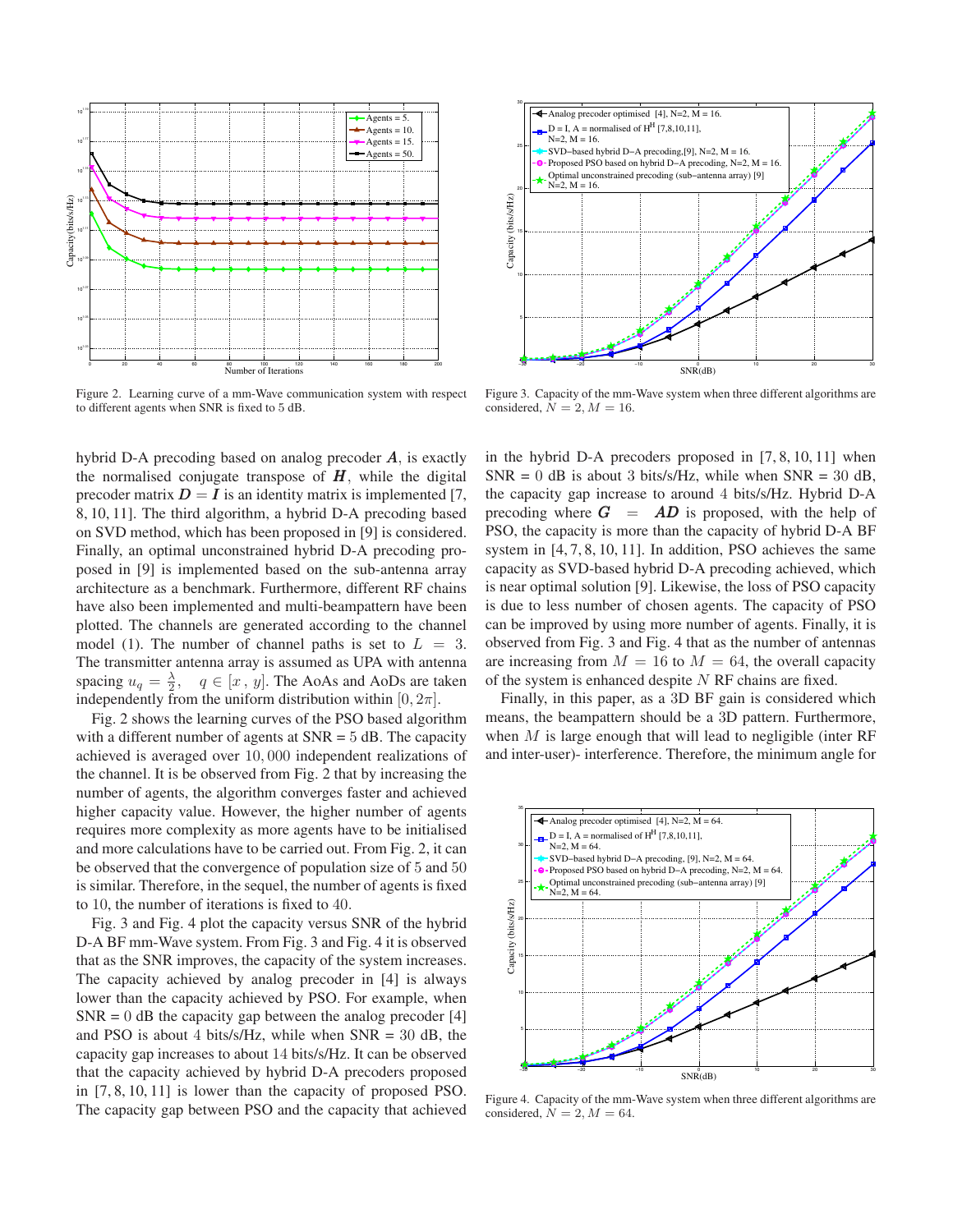3D beampatterns between two users that can be distinguished and without interference to each other is investigated in this paper. A beampattern function is equal to array factor (AF) that has been modeled in [12], and we may rearrange AF in the following form

$$
AF = \frac{\sin\left(\frac{M_x}{2}\Lambda_x\right)\sin\left(\frac{M_y}{2}\Lambda_y\right)}{\left(\frac{M_x M_y}{4}\Lambda_x \Lambda_y\right)},\tag{16}
$$

where  $\Lambda_x = 2\pi\lambda^{-1}u_x \sin(\theta_i^i) \cos(\phi_i^i) + \beta_x$ ,  $\Lambda_y =$  $2\pi\lambda^{-1}u_y\sin(\theta_l^i)\sin(\phi_l^i) + \beta_y$ ,  $i \in [r, t]$ , and  $\beta_x, \beta_y$  is determined by user position in small cell.

Fig. 5 shows that the beam pattern generated by a transmitter with a  $M = 64$  planar array. In this case, the users can be separated by  $\theta^t$  and  $\phi^t$  directions. The patterns are generated by using PSO precoder. It can be noticed that the beam pattern of these beams are highly directional and each user can be separated easily with the help of different angles.



Figure 5. Beam pattern square array by using the proposed scheme for an array of size  $M = 64, N = 2$ , with different angles.

#### V. CONCLUSIONS

In this paper, a new method based on PSO for a hybrid D-A precoding system based on a sub-antenna array architecture for a mm-Wave system has been proposed. This algorithm has maximised the capacity of the hybrid D-A BF for the mm-Wave massive MIMO system. Simulation results showed that PSO was able to achieve higher capacity than the existing hybrid D-A precoding algorithms for the mm-Wave system. In addition, our simulation result verified that the proposed PSO achieved a close performance as compared to the optimal unconstrained precoding.

#### ACKNOWLEDGEMENT

Osama Alluhaibi is financially supported by the Higher Education and Scientific Research of IRAQ / Kirkuk University. Dr. Zhu acknowledges support from European Union's Horizon 2020 Research and Innovation Programme under Grant Agreement No. 643297 (RAPID).

#### **REFERENCES**

- [1] P. V. Amadori and C. Masouros, "Low RF-Complexity Millimeter-Wave Beamspace-MIMO Systems by Beam Selection," *IEEE Transactions on Com.*, vol. 63, no. 6, pp. 2212–2223, Jun. 2015.
- [2] S. Sun, T. Rappaport, R. W. Heath Jr., A. Nix, and S. Rangan, "MIMO for millimeter-wave wireless communications: beamforming, spatial multiplexing, or both," *IEEE Com. Magazine*, vol. 52, no. 12, pp. 110–121, Dec. 2014.
- [3] J. Geng, W. Xiang, Z. Wei, N. Li, and D. Yang, "Multi-user hybrid analogue/digital beamforming for relatively large-scale antenna systems," *IET Communications*, vol. 8, no. 17, pp. 3038–3049, Aug. 2014.
- [4] O. El Ayach, R. W. Heath Jr., S. Rajagopal, and Z. Pi, "Multimode precoding in millimeter wave MIMO transmitters with multiple antenna sub-arrays," in *Proc. IEEE GLOBECOM, 2013*, Dec. 2013, pp. 3476– 3480.
- [5] O. El Ayach, S. Rajagopal, S. Abu-Surra, Z. Pi, and R. W. Heath Jr., "Spatially sparse precoding in millimeter wave MIMO systems," *IEEE Transactions on Wireless Com.*, vol. 13, no. 3, pp. 1499–1513, Mar. 2014.
- [6] T. Kim, J. Park, J.-Y. Seol, S. Jeong, J. Cho, and W. Roh, "Tens of Gbps support with mmWave beamforming systems for next generation communications," in *Proc. IEEE GLOBECOM*, Dec. 2013, pp. 3685– 3690.
- [7] S. Han, C.-L. I, Z. Xu, and C. Rowell, "Large-scale antenna systems with hybrid analog and digital beamforming for millimeter wave 5G," *IEEE Com. Magazine*, vol. 53, no. 1, pp. 186–194, Jan. 2015.
- [8] S. Han, C.-L. I., Z. Xu, and S. Wang, "Reference Signals Design for Hybrid Analog and Digital Beamforming," *IEEE Com. Letters*, vol. 18, no. 7, pp. 1191–1193, Jul. 2014.
- [9] L. Dai, X. Gao, J. Quan, S. Han, and C.-L. I, "Near-optimal hybrid analog and digital precoding for downlink mmwave massive mimo systems," in *Proc. IEEE ICC, 2015*, Jun., pp. 1334–1339.
- [10] S. Han, C.-L. I., C. Rowell, Z. Xu, S. Wang, and Z. Pan, "Large scale antenna system with hybrid digital and analog beamforming structure," in *Proc. IEEE ICC, 2014*, Jun. 2014, pp. 842–847.
- [11] C. Rowell and S. Han, "Practical Large Scale Antenna Systems for 5G cellular networks," in *Proc. IEEE IWS, 2015*, Mar. 2015, pp. 1–4.
- [12] C. Balanis, *Antenna theory analysis and design*. John Wiley and Sons, 2013.
- [13] G. H. Golub and C. F. V. Loan, *Matrix Computations*. The Johns Hopkins University Press, 2013.
- [14] Q. Z. Ahmed, S. Ahmed, M.-S. Alouini, and S. Aissa, "Minimizing the symbol-error-rate for amplify-and-forward relaying systems using evolutionary algorithms," *IEEE Transactions on Communications*, vol. 63, no. 2, pp. 390–400, Feb. 2015.
- [15] Q. Z. Ahmed, K. H. Park, M. S. Alouini, and S. Aissa, "Linear Transceiver Design for Nonorthogonal Amplify-and-Forward Protocol Using a Bit Error Rate Criterion," *IEEE Transactions on Wireless Com.*, vol. 13, no. 4, pp. 1844–1853, Api. 2014.
- [16] H. Zhu, "Performance Comparison Between Distributed Antenna and Microcellular Systems," *IEEE Journal on Selected Areas in Com.*, vol. 29, no. 6, pp. 1151–1163, Jun. 2011.
- [17] J. Wang, H. Zhu, and N. J. Gomes, "Distributed Antenna Systems for Mobile Communications in High Speed Trains," *IEEE Journal on Selected Areas in Com.*, vol. 30, no. 4, pp. 675–683, May 2012.
- [18] H. Zhu and J. Wang, "Chunk-based resource allocation in OFDMA systems - part I: chunk allocation," *IEEE Transactions on Com.*, vol. 57, no. 9, pp. 2734–2744, Sep. 2009.
- [19] H. Zhu, "Radio Resource Allocation for OFDMA Systems in High Speed Environments," *IEEE Journal on Selected Areas in Communications*, vol. 30, no. 4, pp. 748–759, May. 2012.
- [20] H. Zhu and J. Wang, "Chunk-Based Resource Allocation in OFDMA Systems x2014;Part II: Joint Chunk, Power and Bit Allocation," *IEEE Transactions on Com.*, vol. 60, no. 2, pp. 499–509, Feb. 2012.
- [21] Y. Zhou, H. Liu, Z. Pan, L. Tian, J. Shi, and G. Yang, "Two-Stage Cooperative Multicast Transmission with Optimized Power Consumption and Guaranteed Coverage," *IEEE Journal on Selected Areas in Com.*, vol. 32, no. 2, pp. 274–284, Feb. 2014.
- [22] V. Garcia, Y. Zhou, and J. Shi, "Coordinated Multipoint Transmission in Dense Cellular Networks With User-Centric Adaptive Clustering," *IEEE Transactions on Wireless Com.*, vol. 13, no. 8, pp. 4297–4308, Aug. 2014.